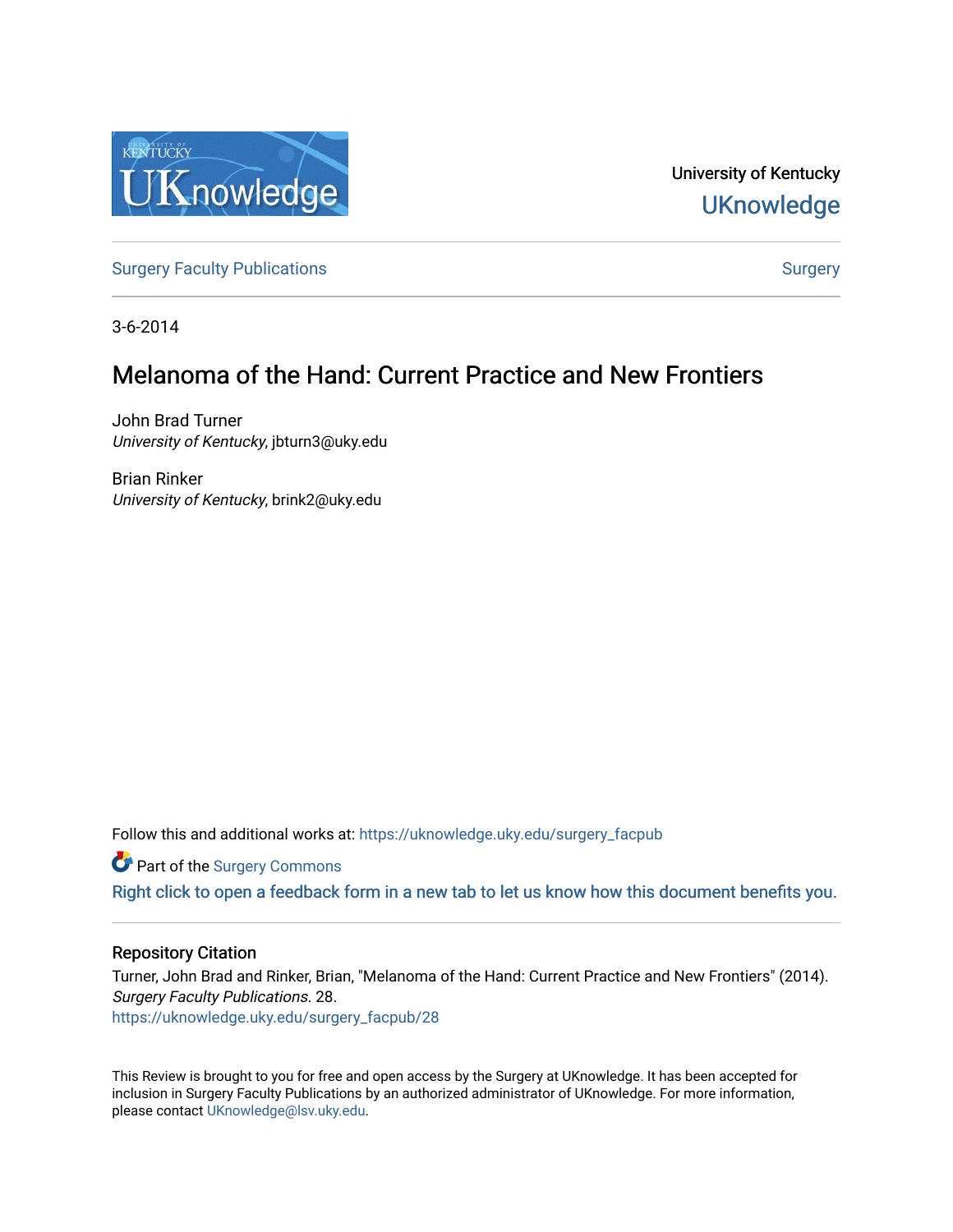# Melanoma of the Hand: Current Practice and New Frontiers

Digital Object Identifier (DOI) https://doi.org/10.3390/healthcare2010125

# Notes/Citation Information

Published in Healthcare, v. 2, issue 1, p. 125-138.

© 2014 by the authors; licensee MDPI, Basel, Switzerland.

This article is an open access article distributed under the terms and conditions of the Creative Commons Attribution license [\(http://creativecommons.org/licenses/by/3.0/\)](https://creativecommons.org/licenses/by/3.0/).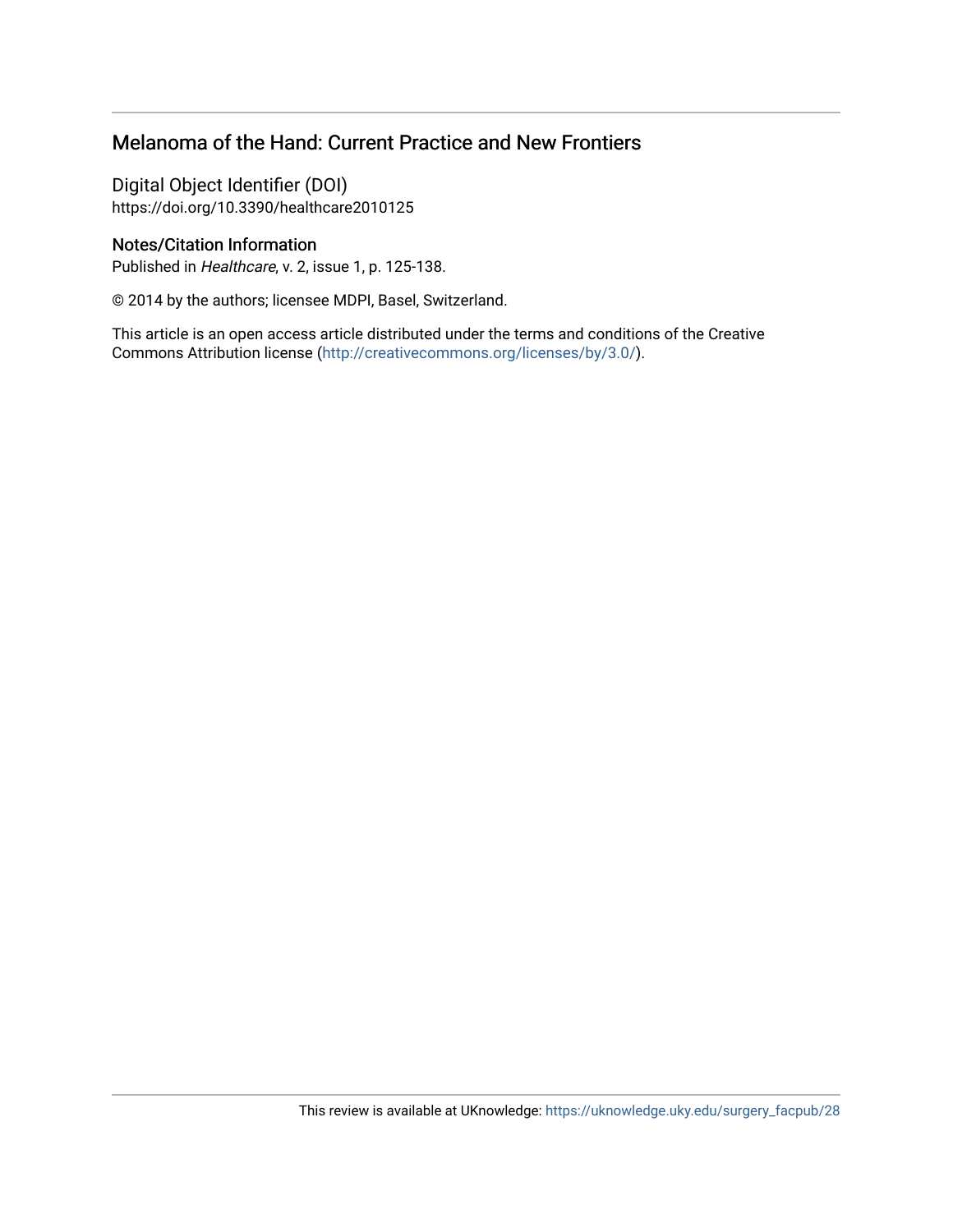

*Review* 

# **Melanoma of the Hand: Current Practice and New Frontiers**

# **John Brad Turner \* and Brian Rinker**

Division of Plastic Surgery, University of Kentucky College of Medicine, 740 S. Limestone Street, Lexington, KY 40536, USA; E-Mail: brink2@uky.edu

**\*** Author to whom correspondence should be addressed; E-Mail: jbturn3@uky.edu; Tel.: +1-859-323-6435; Fax: +1-859-257-5901.

*Received: 30 September 2013; in revised form: 4 February 2014 / Accepted: 17 February 2014 / Published: 6 March 2014* 

**Abstract:** Melanoma of the hand represents a complicated clinical entity. Anatomic features of the hand create challenges in successful management of melanoma not encountered elsewhere in the body. The objectives of this article are to outline current standards for managing melanoma of the hand including diagnosis, surgical, and chemotherapeutic management. Particular emphasis will be placed on currently debated topics of the role of sentinel lymph node biopsy, the role of Mohs micrographic surgery, tissue sparing management of subungual melanoma, and the consideration of melanoma of the hand as a distinct entity based on clinical and molecular studies.

**Keywords:** melanoma; hand; upper extremity; sentinel lymph node; subungual

# **1. Introduction**

Melanoma is a substantial public health problem in many countries and a devastating diagnosis for patients to receive. Melanoma is a melanocyte-derived malignancy that accounts for only 4% of cutaneous malignancy but 80% of skin cancer related deaths. According to the American Cancer Society for the year 2013 there will be an estimated 76,690 new cases resulting in 9480 deaths in the Unites States alone [1].

A diagnosis of melanoma of the hand presents several unique challenges to the healthcare team involved in management of these patients. The primary care physician or dermatologist is often the first to encounter a concerning lesion. The decision regarding the role and type of biopsy are often discussed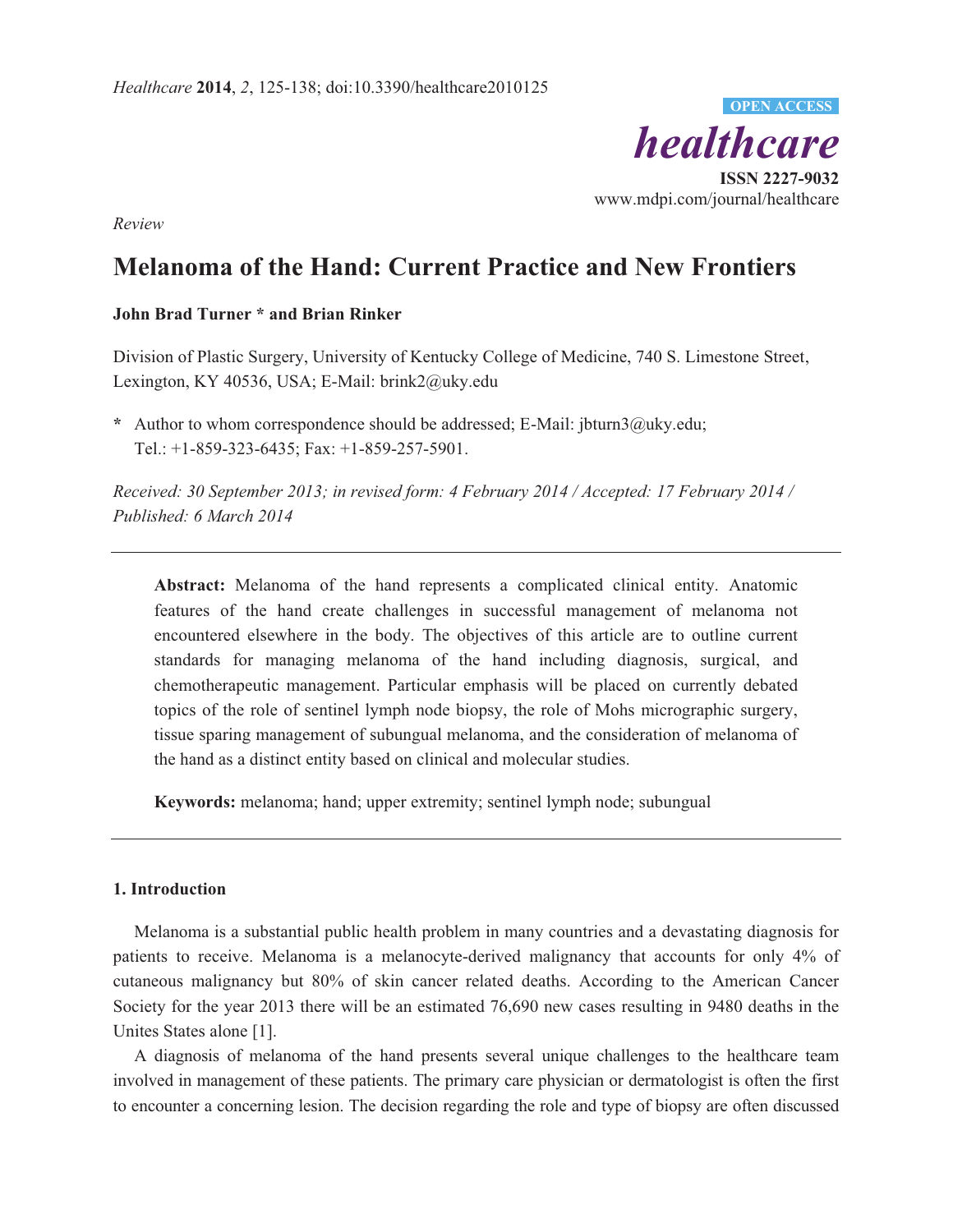with the patient. After diagnosis is made, referral to an appropriate surgeon, depending on lesion size, depth, and concern for long-term function of the hand is the appropriate next step in management.

There are a variety of specialists well equipped to manage melanoma of the hand, all with varying attributes. Plastic Surgeons, Hand Surgeons and Dermatologists may be comfortable performing both local excision and amputation, along with a functional reconstruction if indicated. In many centers, however a Surgical Oncologist or General Surgeon will prefer to perform the excision as they are in general more facile with current techniques and concepts of sentinel lymph node biopsy (SLN) and nodal dissections when they are indicated. There are many cases where both groups will be needed to offer the best care to the patient from both an ablative and restorative standpoint. A general knowledge of local referral patterns and preferences of consultants will aid in expedient management of this patient population.

The purpose of this article is to provide a concise review of the recent literature from which all healthcare practitioners can gain insight into the current diagnostic and therapeutic management related to melanoma of the hand. We will highlight significant differences in melanoma of the hand relative to cutaneous melanoma in the rest of the body and underscore the need for further study given the limited evidence in the extant literature.

# **2. General Principles of Hand Melanoma (Non-Nail Unit Lesions)**

#### *2.1. What Is Different about Hand Melanoma?*

The cutaneous components of the hand represents only  $1\% - 2\%$  of the total body surface area yet harbors 10%–15% of all cutaneous malignancies [2]. This small surface area portends challenges to the surgeon who attempts to balance sound oncologic principles with the preservation of hand function. At the present time there are no published consensus guidelines for management of melanoma of the hand. Additionally, to our knowledge no tumor registries identify hand melanoma as a separate entity. This has limited our understanding of the epidemiology and outcomes of this clinical entity to mostly retrospective cohort studies and isolated population based studies.

The incidence of cutaneous melanoma is highest in Caucasian populations. However regarding melanoma of the hand, including subungual melanoma, non-white populations are as frequently if not more often affected. Acral lentiginous melanoma is the most common type found in darkly pigmented patients [3].

There is a limited subcutaneous layer in the hand with underlying functional structures *i.e.*, bone and tendon, within several millimeters of the base of the dermis. There is a classic "danger zone" in the hand with regard to metastatic potential. The webspaces and skin overlying the proximal phalanges are an area of convergence of the superficial digital lymphatic plexus from both the volar and dorsal side of the hand and finger. With relatively thinner skin, this results in what is theorized as an explanation for the increased rate of metastasis of all types of cutaneous malignancy seen in these anatomic subunits [4].

Until recently there has been a paucity of data looking specifically at skin cancer of the hand. Maciburko *et al.* recently reported a series of 541 hand malignancies of which only 3.9% were found to be melanoma [5]. The median age was 66.5 years with a slight female predominance. The authors found 61.5% to be acral lentiginous, 15.4% to be superficial spreading, and 15.4% to be nodular types.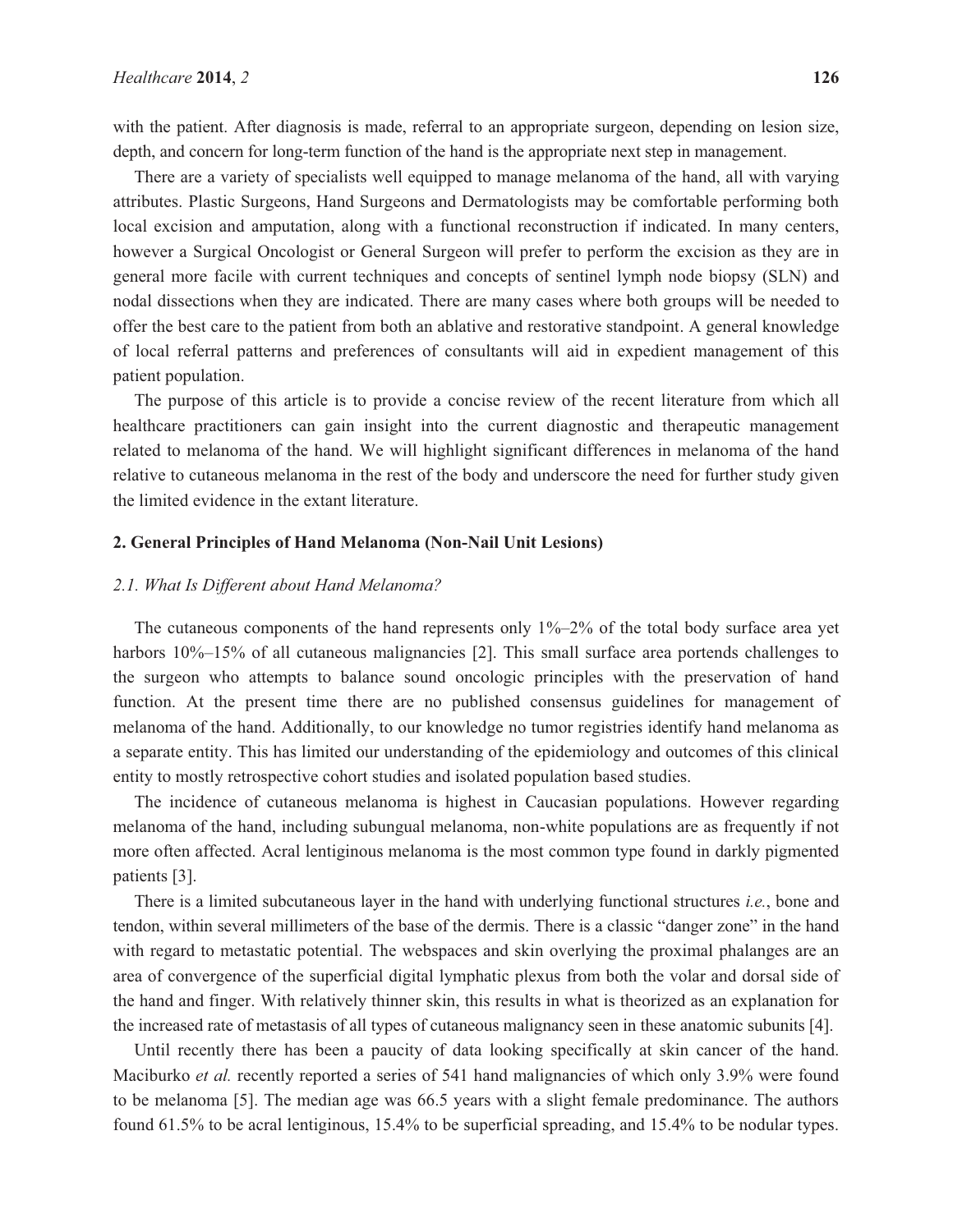When delineating the anatomic distribution of the malignancy, melanoma was most commonly seen in the palm (14%), tip/nail complex of the digit (29%), and the dorsum of the hand (47%). They noted that most of their patients had T3 (2.01 to 4.00 mm thickness) lesions upon presentation and that the excision margin was less than recommended based on guidelines published late in their study period. Metastasis to regional nodes was found in 50% of the patients. Despite the proportion of patients with advanced disease at diagnosis, the 5-year survival was 76.2% for the study period. There is a theme throughout the literature that hand melanoma may be a more "aggressive" form. One can certainly deduce from this study that late diagnosis is a significant contribution. The true "aggressiveness" of hand melanoma, many of which are the acral lentiginous type, will only be elucidated with future multicenter studies [5,6]. At the current time anatomic location is not an established prognostic indicator, care should be taken in interpretation of the results of this study. However, this may be indicative of a new frontier in the field of melanoma.

In a systematic review of hand and foot melanoma (HFM) Durbec *et al*. note several differences compared to general cutaneous melanoma [7]. UV radiation is likely not to play a significant role as a risk factor for the melanoma of the palm and sole but previous trauma and acral nevi may be a significant risk factor not previously entertained. Sentinel lymph node biopsy has not been adequately evaluated as a means of prognostication in HFM. The authors also note a significant difference in genetic features between HFM and other melanomas. In general, HFM has a higher percentage of c-kit + tumors and fewer with BRAF mutations. These differences will have significance as the role of molecular therapy in melanoma increases with further study and advent of novel drugs, such as tyrosine kinase inhibitors [7]. This new information represents a new avenue in the management of hand melanoma.

## *2.2. Diagnosis*

For lesions not involving the fingernail complex, the ABCDE system of describing cutaneous melanoma has applicability in the hand. Asymmetry of the lesion, irregular Borders, Color variation within the lesion, Diameter >6 mm, and Evolution over time are all concerning features in pigmented lesions. Once a concerning lesion is identified the only way to rule out malignancy is with a tissue diagnosis.

In an effort to minimize the number of unnecessary biopsies of suspicious lesions adjunct diagnostic methods have been studied. Epiluminescence microscopy or dermoscopy is a method of evaluating a lesion *in-situ*, with the aid of a magnifying lens. There are many models available with varying properties. In well trained hands, the addition of dermoscopy in clinical evaluation of pigmented lesion has increased the sensitivity relative to the unaided eye by up to 27% [8]. The dermoscope is beneficial in delineating nail unit melanoma as well. A newer skin imaging modality includes *in-vivo* confocal laser scanning microscopy. This modality utilizes laser reflectance to evaluate skin structures and has demonstrated an 86.1% sensitivity and 95.3% specificity in diagnosing melanoma [9].

Breslow depth of melanoma (from the granular layer of the epidermis to the deepest atypical melanocyte) is the most cited measurement and foundation upon which all treatment plans are made [10]. This should convey the importance of a quality full thickness biopsy. Incisional, excisional and punch biopsy techniques may all be used depending on characteristics of the lesion and physician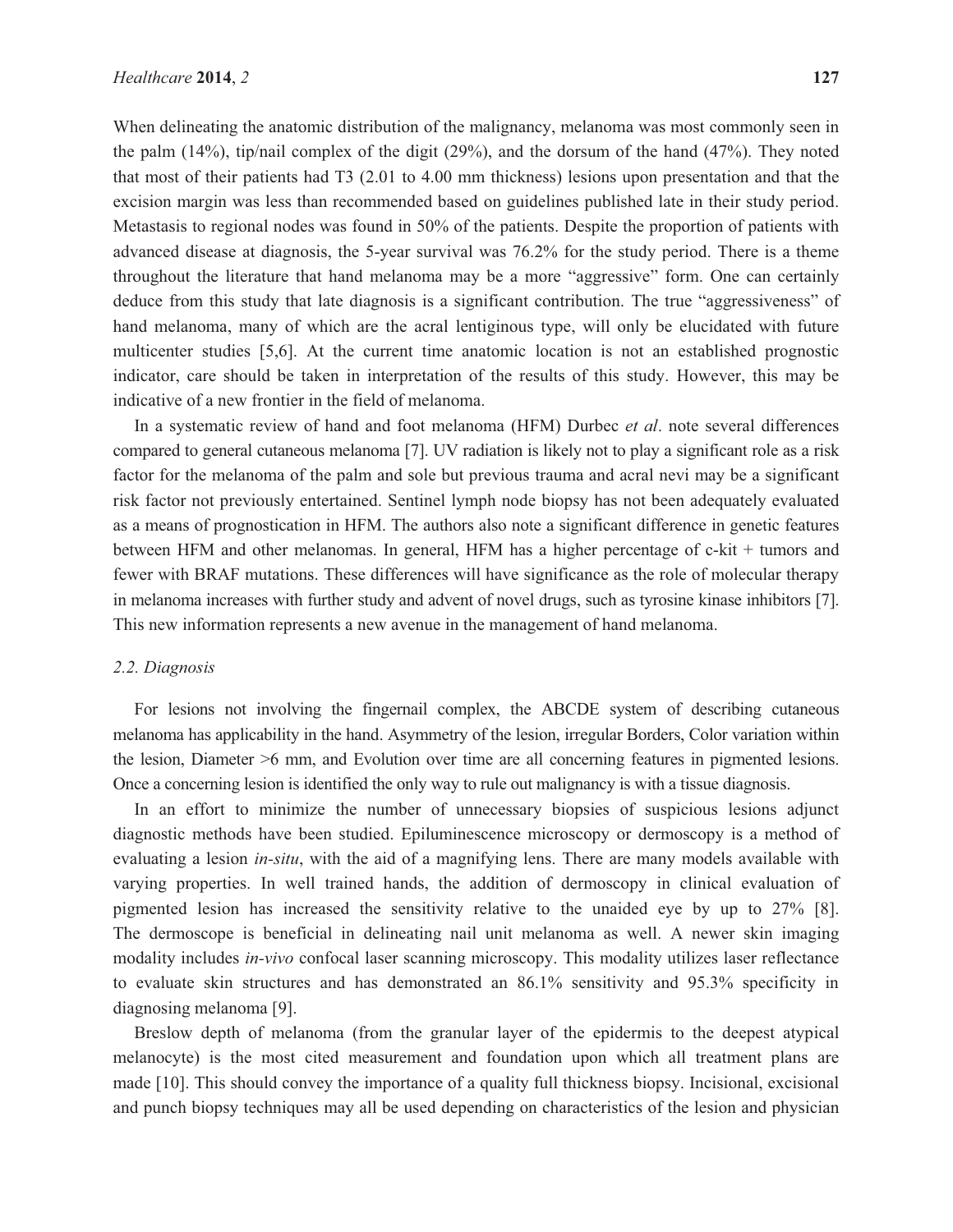comfort with each technique [3]. Partial thickness biopsy, also known as a shave biopsy, should not be used if the diagnosis of melanoma is within the differential.

The current standard techniques for histologic evaluation are Hematoxylin and Eosin stains with additional stains of MART-1/Melan-A, S-100 and HMB-45, as needed. There are many architectural features shared between early melanoma and other benign pigmented lesions, are documented in the pathology literature. The current recommendation is to seek the opinion of a second certified pathologist for any questionable lesions [11].

If deeper invasion of the tumor is concerning on clinical exam, magnetic resonance imaging should be considered. While no clinical guidelines exist due to the innumerable variables involved, the ability of MRI to delineate invasion and proximity to underlying bone, tendon, nerve, or vessels may aid in preoperative planning with regard to ablative planning and reconstructive options. Imaging may alert the specialist if an amputation may be more functional than a prolonged reconstructive effort [3].

### *2.3. Staging and Management*

Given the absence of data regarding the specific staging of melanoma of the hand staging should be performed in concordance with the most recent institutional guidelines. The lesion should be assessed for greatest Breslow thickness, Clark level, mitotic index, presence of lymphocytes, microsatellites, and ulceration. Regional nodes should be evaluated by physical examination and clinically concerning nodal basins should be sampled with a surgical procedure [12]. Based on clinical symptoms, a metastatic workup can be initiated with chest x-ray and liver function tests being the most fundamental. The most commonly accepted staging system at our institution is the TNM classification outlined by the American Joint Commission on Cancer 7th edition.

### 2.3.1. Margins of Excision

Surgical margins for the safest excision of melanoma have come under scrutiny in recent decades. From the time of Handley in the 1900's up until the 1970's recommended margins of resections were 5 cm based on necropsy specimens and early reports of "field changes" of resulting atypia of melanocytes up to 5 cm from a lesion [13]. Since that time there have been over 200 studies examining safety of excision margin in melanoma. Recommendations for surgical margins have been relatively unchanged in the last decade when multiple consensus clinical guidelines were released (see Table 1). A discussion of recent literature touting the safety of smaller margins for melanoma has not examined specifically melanoma of the hand and is beyond the scope of this article. Timing to excision can be safely delayed up to 3 months from the time of initial biopsy with no effect on survival or local recurrence should the clinical situation arise [14].

| <b>Depth of Lesion</b> | <b>World Health Organization Trial [15]</b> | <b>Australian Trial [16]</b> | Dutch Trial [17] | <b>United Kingdom Trial [18]</b> |
|------------------------|---------------------------------------------|------------------------------|------------------|----------------------------------|
| In situ                | $5 \text{ mm}$                              | $5 \text{ mm}$               | $5 \text{ mm}$   | $5 \text{ mm}$                   |
| $\leq$ 1 mm lesion     | cm                                          | cm                           | cm               | cm                               |
| 1 to 2 mm              | $1-2$ cm                                    | cm                           | l cm             | $1-2$ cm                         |
| 2.1 to 4 mm            | 2 cm                                        | cm                           | 2 cm             | $2-3$ cm                         |
| $>4$ mm                | 2 cm                                        | 2 cm                         | 2 cm             | $2-3$ cm                         |

**Table 1.** Recommended excision margin.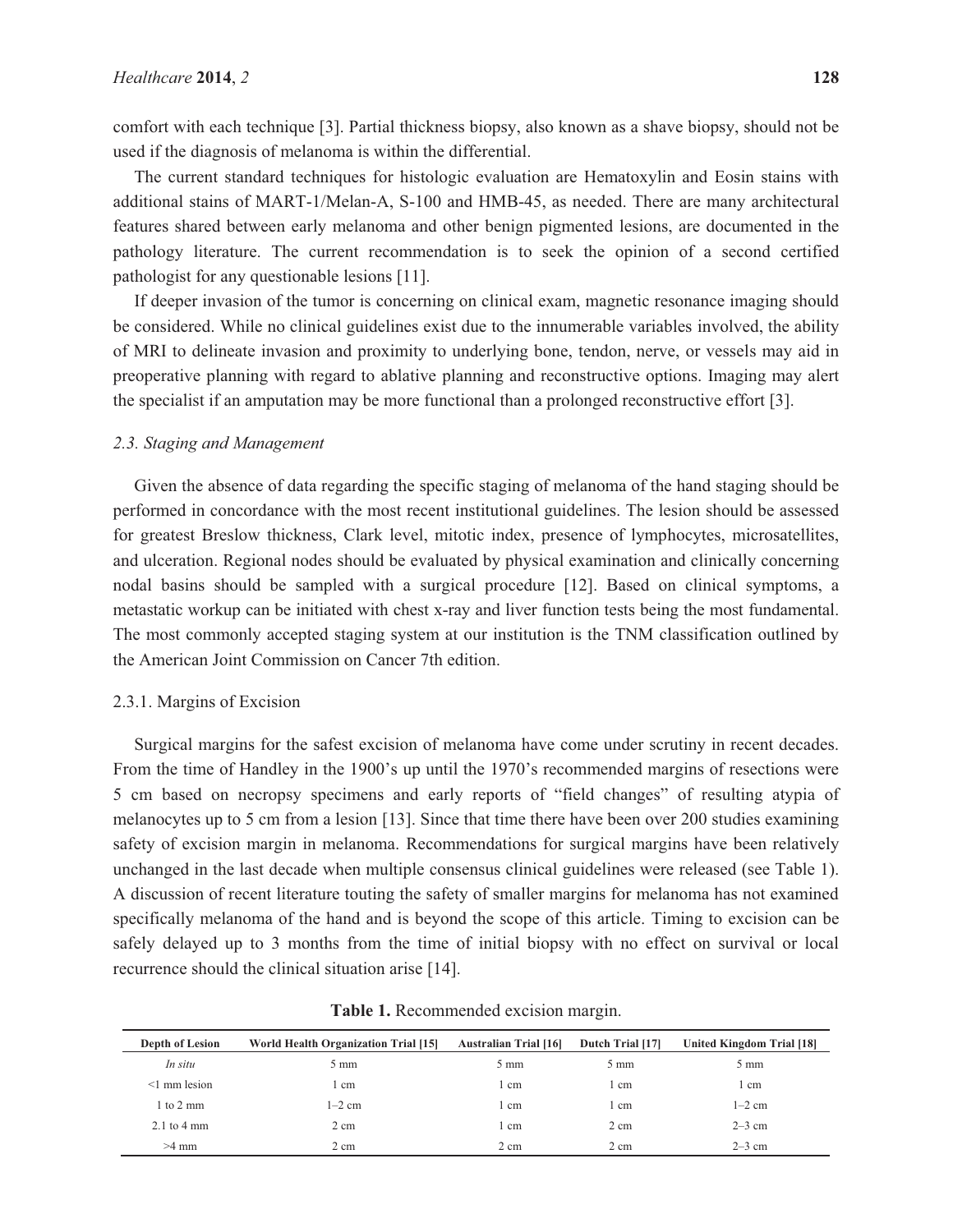#### 2.3.2. Sentinel Lymph Node Biopsy

Sentinel lymph node biopsy has revolutionized the management of regional disease in many types of cancer. Current practice is to offer sentinel lymph node biopsy to patients with certain characteristics for patients with extremity melanoma. It is estimated that 20% of all patients with intermediate thickness melanoma (1.2 to 3.5 mm in the trial) will have a regional lymph node metastasis [19]. For those patients with microscopic nodal metastasis there is a 40% decrease in 5-year survival. Sentinel node biopsy offers the benefit of identifying those patients that stand to benefit the most from complete lymphadenectomy. SLN biopsy is performed by the injection of a radioactive colloid and dye (isosulfan, methylene blue or indocyanine green) in the dermis of the lesion. The sentinel node in either epitrochlear (in-transit) or axillary beds is then identified. Once identified with a gamma radiation detection probe, the node with the highest gamma count, any clinically dyed nodes or nodes with a dyed vessel, and those at 10% of the "hottest" node are removed for histologic evaluation [20,21].

The likelihood of obtaining a positive sentinel lymph node biopsy increases with increasing Breslow thickness of the lesion. For lesions 1.0 mm or less, 1.01 to 2.00 mm, 2.01 to 4.00 mm and greater than 4 mm the risks are approximately 4%, 12%, 28%, and 44%, respectively [20].

The role of SLN biopsy in melanoma has recently been investigated with the Multicenter Selective Lymphadenectomy Trial I and II (MSLT-I and MSLT-II). The MSLT-I trial has reached completion and the MSLT-II trial is still ongoing. MSLT-I did not demonstrate an overall-survival benefit for those patients undergoing SLN biopsy followed by completion lymphadenectomy compared to those receiving delayed completion lymphadenectomy. However for those patients undergoing SLN biopsy with immediate completion lymphadenectomy there was an improvement in disease-free survival and disease specific survival at 5 years [12,21]. Sentinel node biopsy has a clinical staging accuracy of at least 96% and has been shown in multiple studies, to have minimal morbidity. The complication rates vary but are usually less than 5%. Lymphedema is exceedingly rare and complications are generally limited to mild infections, small hematomas or seromas that can be resolved with conservative measures. The prognostic benefit of sentinel node biopsy, coupled with the low risk, has allowed it to remain the gold standard for regional nodal evaluation in the intermediate thickness melanoma patient. The most recent American Joint Commission on Cancer (AJCC) staging system includes SLN biopsy data [21]. There are still opponents of the technique, but until a non-invasive method of detecting microscopic nodal disease is discovered, SLN biopsy will remain an important tool in the prognosis and treatment stratification of melanoma patients.

Current recommendations for SLN biopsy are patients without clinical evidence of nodal disease with lesions >1 mm. Consideration should be made to offering patients SLN biopsy for lesions <1 mm with atypical features such as elevated mitotic rate, ulceration, or satellitosis [3]. It should be noted that this has not been studied specifically for hand melanoma. Further study is warranted given the noted clinical and genetic difference already discussed.

#### *2.4. Role of Mohs Micrographic Surgery*

In 2012 the American Academy of Dermatology, American College of Mohs Surgery, American Society for Dermatologic Surgery and the American Society of Mohs Surgery released a consensus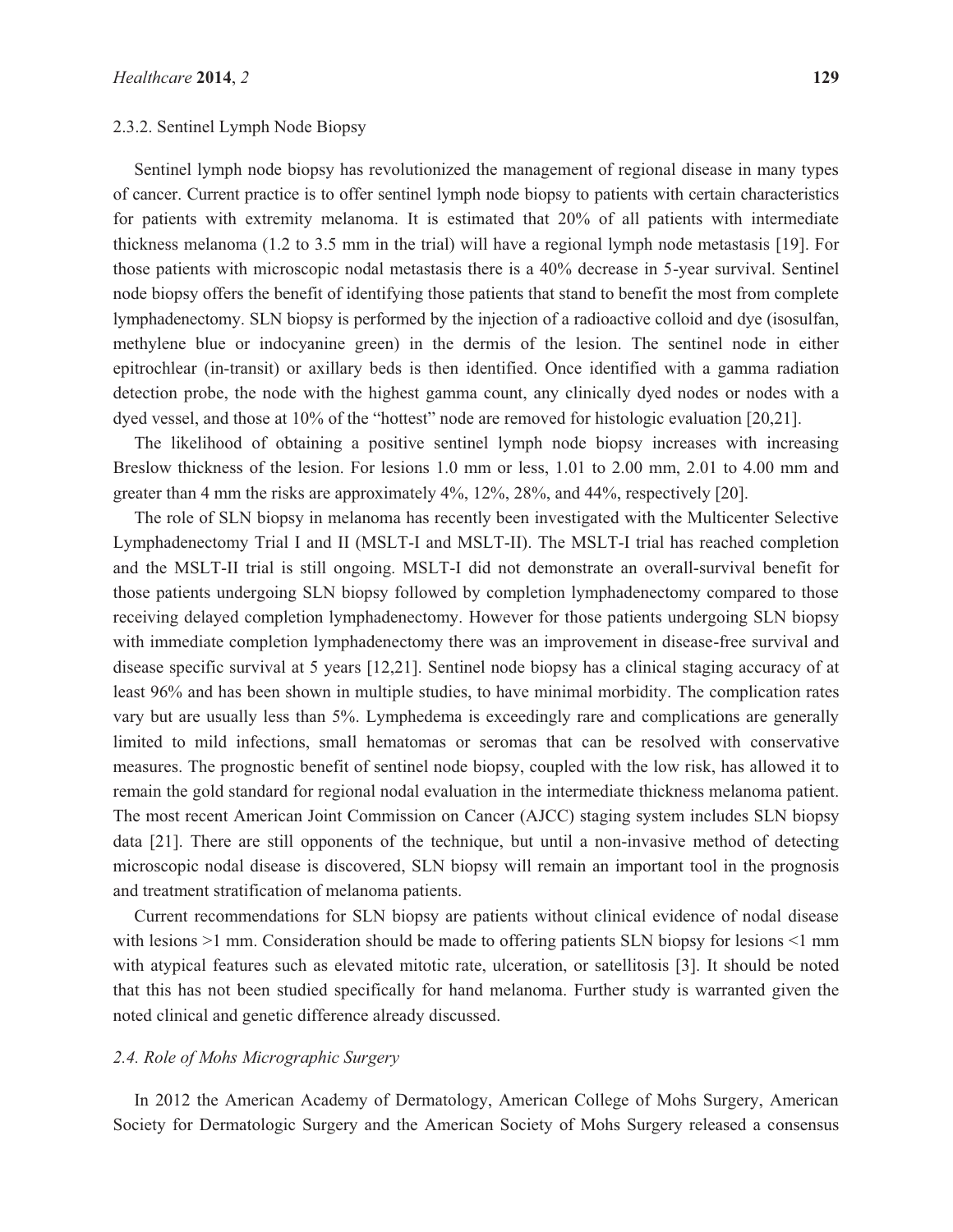guideline regarding the appropriate use of Mohs surgery. At that time the only acknowledged uses were for lentigo maligna and melanoma *in situ*. Areas of the body were stratified into groups of Area H, M, and L, of which the hand and nail unit were considered Area H. Mohs micrographic surgery was deemed an appropriate technique based on their analysis for lentigo maligna and melanoma *in situ* of the hand and nail unit [22]

Recent reports of using Mohs surgery for nail unit lesions in particular are sparse. This represents a potential new application of a known entity although certainly further study is warranted. Brodland described the successful use of the technique in 2001 [23]. There are very few case reports of its use in invasive melanoma [24]. A multitude of studies have demonstrated safety with narrower margins of melanoma. As the technique of Mohs surgery continues to evolve and gain more acceptable indications its role in management of melanoma of all types is likely to expand.

## **3. Subungual Melanoma**

### *3.1. Diagnosis*

Subungual melanoma is melanoma of the nail matrix. Boyer identified it clinically as early as 1834. Subungual melanoma is thought to affect dark-skinned populations in greater proportion and occurs most commonly in the 5th to 7th decades of life [25]. There is a predilection of the thumb [7]. It commonly presents as changes in the color of the nail plate and underlying nail bed. Ulceration, bleeding and pain occur less commonly. Pigmentation of the eponychium is a sign concerning for malignancy, this is commonly referred to as Hutchinson's sign. Sir Jonathan Hutchinson in 1886 called it "melantotic whitlow" given its similarities with nail infections (see Figure 1) [25]. The differential, of a pigmented nail lesion does include infection as well as hematoma, chemical exposure, medication reactions, HIV, vitamin deficiencies, as well as many others [3,26].

**Figure 1.** Subungual melanoma of the left thumb. Note pigmentation of the nail fold and faint pigmentation and abnormality of the nail plate.



The most common histologic type of subungual melanoma are acral lentiginous and nodular. One study demonstrated an average Breslow scale of 3.1 mm. Characteristics of the nail bed that make histologic diagnosis challenging include a poorly delineated dermis, minimal subcutaneous fat, propensity for epidermal hyperplasia and lack of an epidermal granular layer. This has led some to abandon the Breslow classification for treatment decisions, instead considering lesions limited to the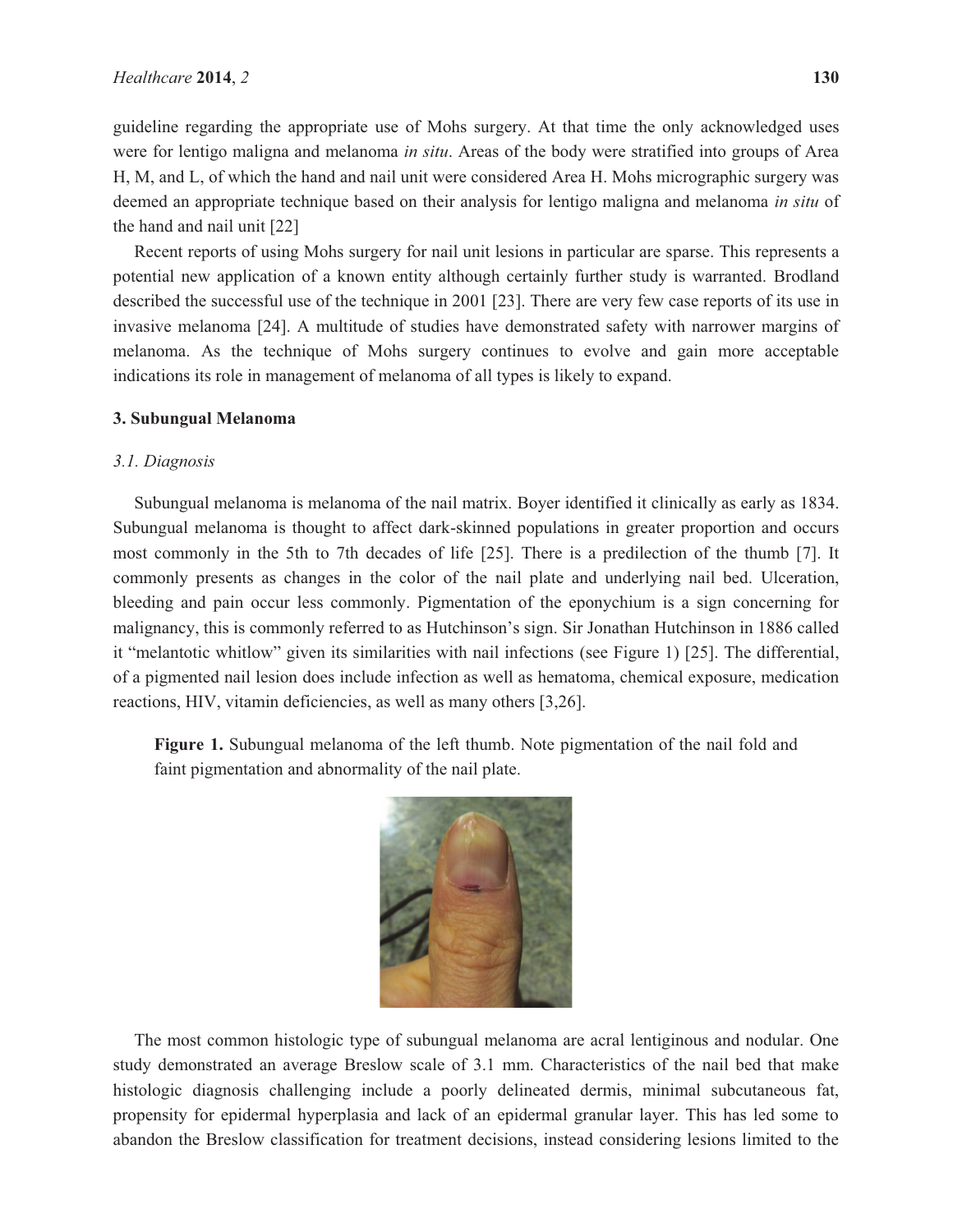matrix itself as *in situ* lesions and those full thickness to be treated as invasive often electing to perform amputation [26].

When not clinically evident, imaging of lesions of the nail unit can provide valuable information regarding the type of lesion or infiltration of deeper structures and can aid in surgical planning. Ultrasound and MRI are soft tissue imaging modalities most relevant to nail complex lesions and should be considered in equivocal cases to further aid diagnostic and surgical planning [27].

## *3.2. Staging*

A high index of suspicion is needed in evaluating lesions of the nail. This has led to an adaptation of the ABCDE's of cutaneous melanoma to its subungual counterpart. Age of the patient being in the 5th to 7th decade of life, Band of nail pigmentation greater than 3 mm or having irregular borders, Change in color or size, Digital characteristics such as being isolated pigmentation of the thumb rather than multi-digit discoloration, Extension to the periungual skin, and Family history make up the ABCDEF's of subungual melanoma (see Figure 2) [28].

**Figure 2.** Subungual melanoma of the right thumb. Note pigmentary changes extending onto the pulp and exophytic nature of the lesion.



If a lesion is clinically concerning for hematoma or an onychomycotic infection, a period of no more than 8 weeks of observation and treatment should be undertaken. Once a concerning lesion is noted a full-thickness biopsy should be performed. This can be done in a number of ways. First, the patient should be anesthetized with a digital block. Often only a small portion of the nail plate can be removed, exposing the area to be biopsied without removing the entire nail unit. For physicians not familiar with nail bed repair techniques, a punch biopsy, with or without nail plate removal, can be performed. For physicians familiar with nail repair techniques a diamond shaped incisional biopsy or linear excision can be performed [26].

# *3.3. Staging and Management*

Until recent years the scarcity of data had led most surgeons to amputate any melanoma lesions of the nail complex. Puhaindran and colleagues evaluated their results for management of malignant tumor of the thumb. They utilized the Musculoskeletal Tumor Society Score (MTSS), which examines the emotional, functional, and pain aspects of tumor management. They found that patients undergoing interphalangeal joint amputation faired equally as well as those undergoing thumb-sparing surgeries. Amputation is a well-tolerated procedure if length can be preserved (see Figure 3). They did note that amputations at the level of the metacarpophalangeal joint are poorly tolerated [29].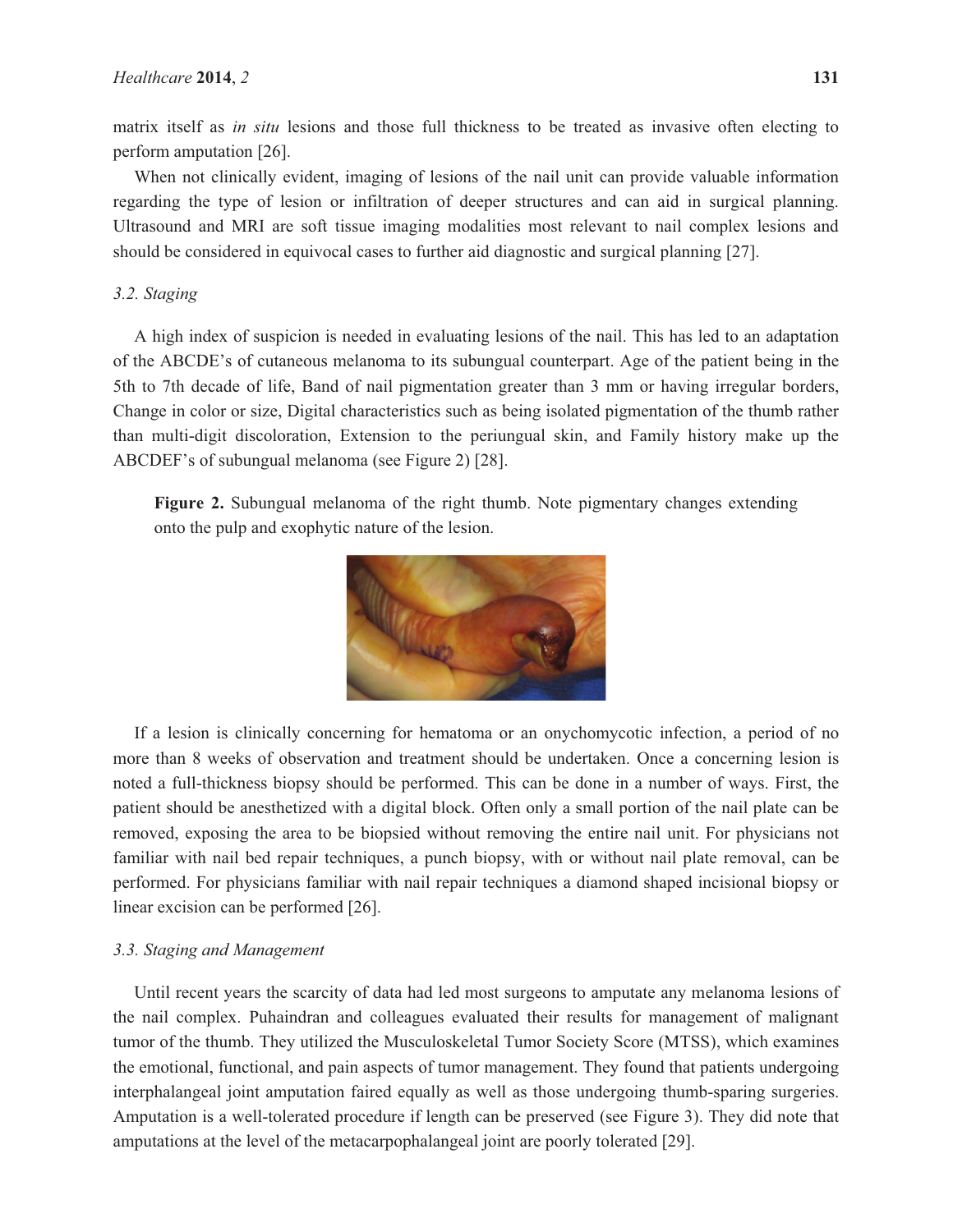

**Figure 3.** After interphalangeal joint level amputation (patient from Figure 2).

In 2003 Moehrle and colleagues described their outcomes with "functional" surgery for subungual melanoma. It consisted of local excision of the lesion with partial resection of the distal phalanx and reconstruction with full thickness skin graft. With 31 patients in each group they found no differences in survival or recurrence free survival [30]. This represents a method that while not "new" has yet to gain widespread consideration as a method of treatment.

Yun and colleagues recently described their experience with 27 hand melanomas over an 18-year period. Their population was slightly younger, and most lesions were localized to the digits having no dorsal hand lesions in the series. Seventeen of the 27 lesions were T1 lesions or less. Amputation was the most commonly performed procedure, 13 of 27 cases, but as their experience grew they employed less aggressive resections. Ultimately, only 1 of the 27 cases resulted in a recurrence/metastatis. The authors surmise that the anatomy of the fingertip, with its multilayered complex and absence of conduits such as hair follicles, contributed to the paucity of advanced disease. Whether this is a selection bias given the number of low-grade lesions or whether their theory is correct will require further investigation [31].

The limitations of these studies are apparent. Many are retrospective and small cohorts so care should be taken in applying their interpretation into clinical practice. Patients should be counseled thoroughly before embarking on any conservative melanoma resections.

#### *3.4. Prognostic Data*

Prognosis is generally thought to be poor. Nguyen *et al*. note in their series a 5-year recurrence free survival of 57.1% and 5 year survival of 60.5% for all patients. As with all type of cancer, early detection and biopsy of concerning lesions are the keys to a favorable outcome. With regard to subungual melanoma we have already discussed the challenges with histologic diagnosis. Until further evidence is brought to bear on the subject, SLN biopsy should be offered to all patients with invasive subungual melanoma for staging of regional nodes [26].

### **4. Surgical Management**

#### *4.1. Reconstructive Goals in Hand Surgery*

The hand is an extension of the human brain, without it the civilization we know today would be precluded from existence. The hand is unique in many ways. There are 5 digits each with relatively different functions. The thumb is given greatest value, when absent the hand is considered to have lost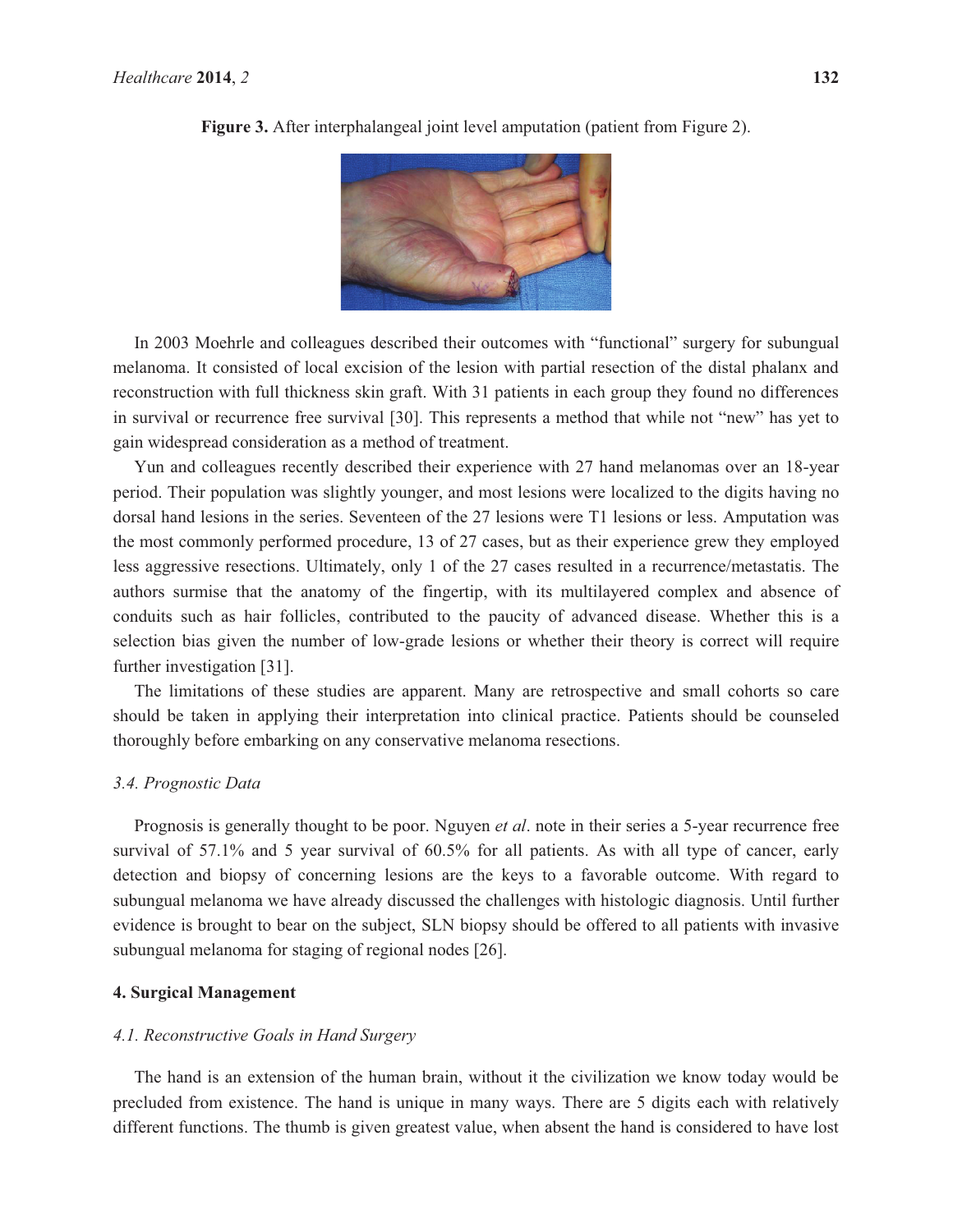40% of its inherent function. The remaining digits including index and long fingers are primarily used for fine motor tasks, with great mobility and minute manipulation. The ring and small finger are in a location that is mechanically advantageous and are designed to perform tasks requiring composite grip and strength.

The volar and dorsal sides of the hand are also unique. Differences in this soft tissue envelope, which is our primary concern after ablation of melanoma, are readily apparent and convey functional disparities between the sides. The volar side, which is the working surface of the hand, requires tough, adaptable, and highly sensate skin. Dorsally, the skin is mobile, elastic and expandable allowing full range of motion over the convex surface.

The goals of soft tissue reconstruction in the hand should be to replace what has been removed with tissue that is as identical as possible. One can easily infer that the hand is an area of the body with a relative paucity of skin. A lesion of 6 mm diameter and Breslow thickness of 1 mm requires a minimum of 2.6 mm diameter skin excision. On the dorsum of the finger this encompasses a large portion of the circumference and can be function limiting if not appropriately reconstructed. There are instances where the recommended margin may not be able to be performed. It is thus prudent to spend time counseling the patient beforehand.

#### *4.2. Soft Tissue Reconstruction*

Replacing "like with like" is a mantra in field of Reconstructive Surgery. Goals of reconstructing soft tissue of the hand include providing durable, sensate, aesthetically sound tissue with consideration of donor site morbidity, patient demands and comorbidities. Additional goals of preserving bony length, maintaining joint function and minimizing the number of reconstructive stages are also considered.

Primary closure, re-approximation of wound edges with suture, is the most desirable form of reconstruction. This is often possible on the trunk or proximal extremities but not feasible in the hand or fingers. If a wound is unable to be closed then the surgeon can consider healing by secondary intent. This is often employed in the fingertip where moist dressing changes will allow contraction of the wound periphery bringing in sensate, glabrous skin for potentially stable reconstruction. This method requires a viable wound bed without bone or tendon exposure in order to be a viable option. The disadvantage is that the wounds can take weeks to heal and may be uncomfortable in the interim.

A skin graft is can be utilized in reconstructing defects that cannot be closed with either of the prior methods. There are 2 broad categories of skin graft. Full thickness skin grafts are generally an ellipse of skin removed from the donor site, which can be closed primarily leaving a linear scar. The graft has the entire thickness of dermis, which resists contraction of the graft, and recipient wound bed. Full thickness grafts are utilized throughout both the volar and dorsal surfaces of the hand due to this property. Common donor sites include the hypothenar eminence, volar wrist crease, groin, and medial arm. Each has various size and limitations with regard to color match at the recipient site. A split thickness skin graft can be utilized in the hand though generally reserved for very large surface areas for which a full thickness graft of appropriate size would not be possible. Split thickness skin grafts are taken from the donor site with a dermatome, which ultimately must heal by secondary intent from the dermal appendages and wound edges. The grafts are then secured to the recipient site in a number of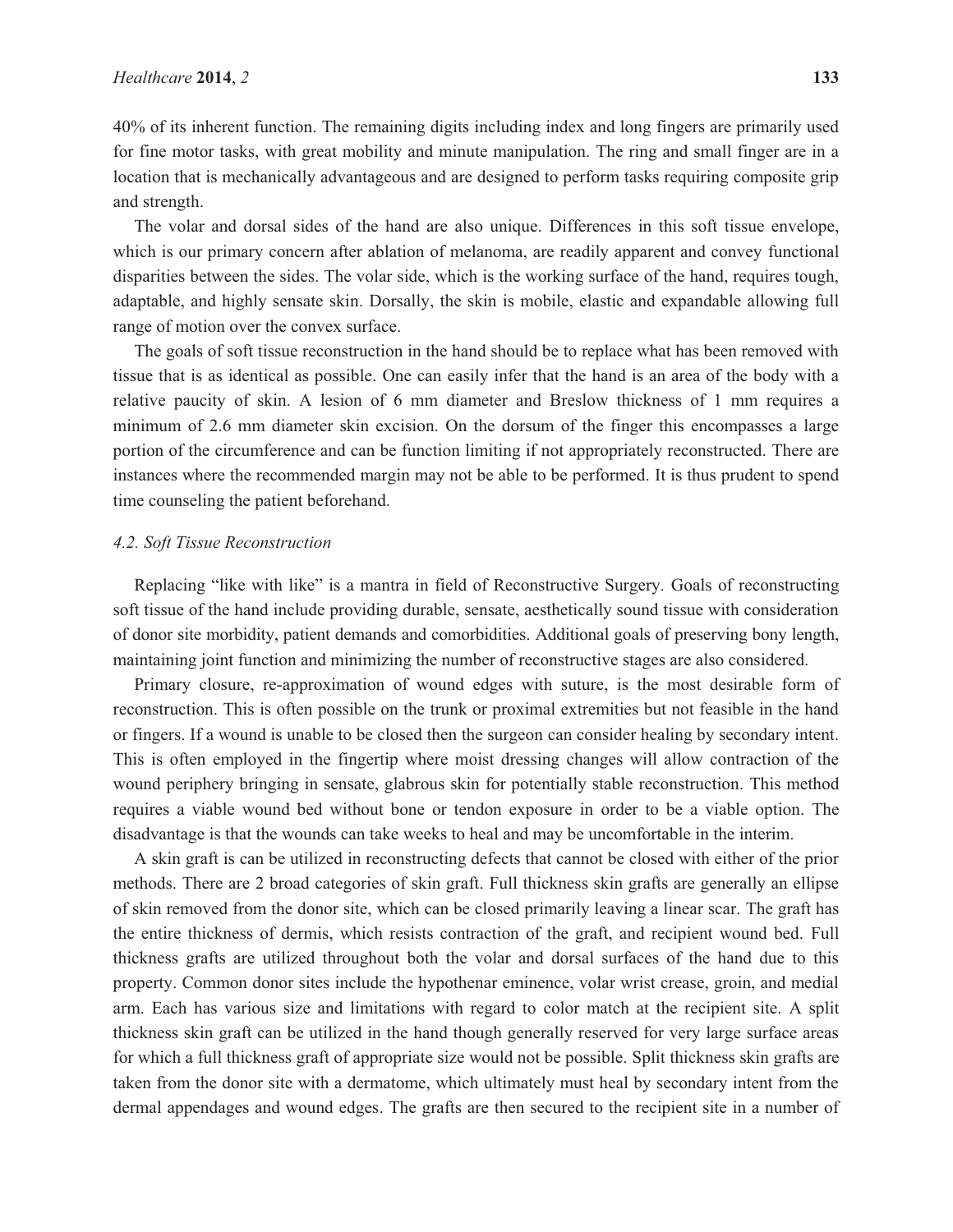ways but are generally unmeshed in order to minimize contracture. Despite these efforts split-grafts are prone to contracture and the donor site is uncomfortable during the healing process.

When a defect on the hand has involved or exposed any of the vital structures including, bone, joint, tendon, nerves or vessels, grafting techniques are not possible. A flap is composite vascularized tissue that can be transferred into a defect bringing its own blood supply and must be considered in this situation. It does not rely on the underlying bed for healing. Flaps can be composed of many tissues including skin, fat, fascia, muscle, bone, tendon, nerve, vessels or any combination of the above. The flap is designed to deliver "like tissue" to the area. The primary disadvantage of a flap is that a deficit is created at the donor site and that morbidity should be weight against the benefit.

The litany of flaps used to resurface defects of the hand is vast and both the number and modifications to existing flaps continue to increase. There are several worth mentioning. In the fingers and thumb there are often few options for local flaps. Often skin must be mobilized on the same digit, homodigital flaps, with the best example being the Moberg flap for thumb tip reconstruction. The soft tissue of the thumb is mobilized on both radial and ulnar neurovascular bundles and advanced to the tip for small defects. When local options are not available a nearby digit may be utilized. The cross finger flap borrows either skin or the adipofascial layer of the dorsum of the hand for coverage of a neighboring digits defect (see Figures 4 and 5). A skin graft often must be placed as well for the donor site and the digits are temporarily bridged together while the recipient vascularizes the flap periphery [32].

**Figure 4.** Cross finger flaps used for closure of traumatic defects of the index and long fingers.



**Figure 5.** Donor site of the cross finger flaps prior to application of a full thickness skin graft.

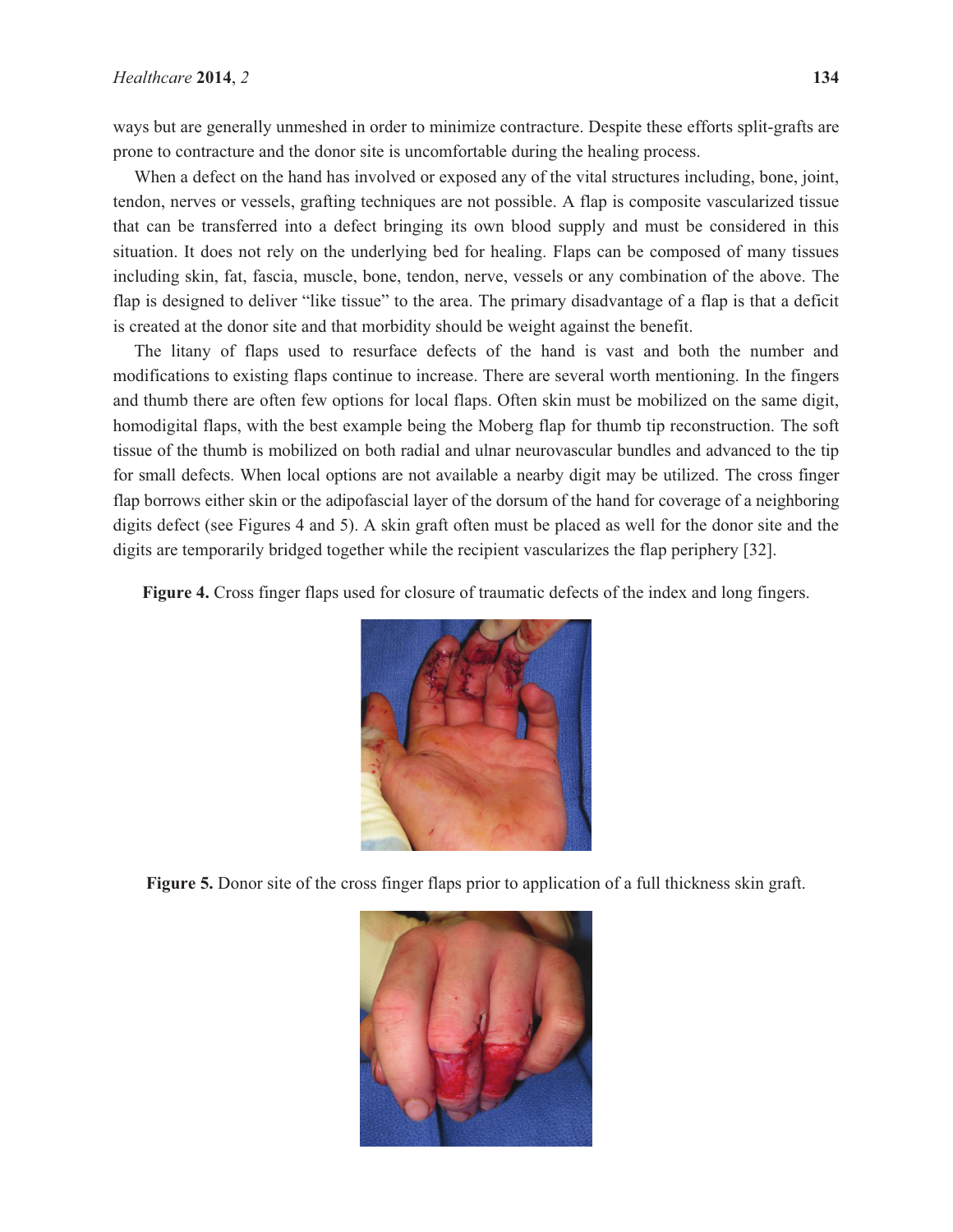For large defects of the dorsum of the hand, flaps from the forearm remain a mainstay in management. The reverse radial forearm flap is a flap based on retrograde flow through the palmar arch allowing tissue from the forearm to be transposed to a variety of locations. The donor site can be closed primarily or with a graft. Alternate forearm based flaps include the reverse posterior interosseous artery flap which has similar indications but does not sacrifice the radial artery of the patient (see Figure 6) [33].

**Figure 6.** A dissected reverse posterior interosseus artery flap for reconstruction of a dorsal hand defect with exposed tendon after infection. Not the pedicle based at the distal forearm.



A final reconstructive modality to mention is free tissue transfer. This form of reconstructive surgery requires expertise in many areas particularly that of microvascular surgery. In a free tissue transfer procedure a flap is designed about an artery and vein to a particular angiosome of tissue. It is then transferred to the recipient site where microvascular anastomosis is completed to establish blood flow to the flap. The advantage of free tissue transfer is that the surgeon can be more selective in the type of tissue transferred whether it be for the addition of bone to the flap or necessitating a more reliable and thinner flap. Common free flaps employed in reconstructing the hand include the lateral arm flap, anterolateral thigh flap, temporoparietal fascia flap with skin grafts, and many others [32].

The type of reconstructive procedure utilized for a tumor defect is dependent upon numerous factors. For any particular defect there will be multiple methods of reconstruction. The challenge for the reconstructive surgeon is finding what best suits the needs of the patient.

# **5. Adjunct Therapy**

#### *5.1. General Considerations*

Consensus on the most clinically effective methods of managing late stage (III and IV) melanoma of the hand is not available at this time owing in large part to the relative infrequency of occurrence. Cohort studies of advanced cases of melanoma of the hand are ongoing. Currently accepted treatments include High Dose and Pegylated Inteferons for resected disease and newer medications including Ipilimumab and Vemurafenib for Stage IV and unresectable disease. Trials continue for both [34]. A comprehensive review of adjunct treatments of late stage melanoma is beyond the scope of this review but there are several treatment modalities unique to the hand and extremities worth discussion.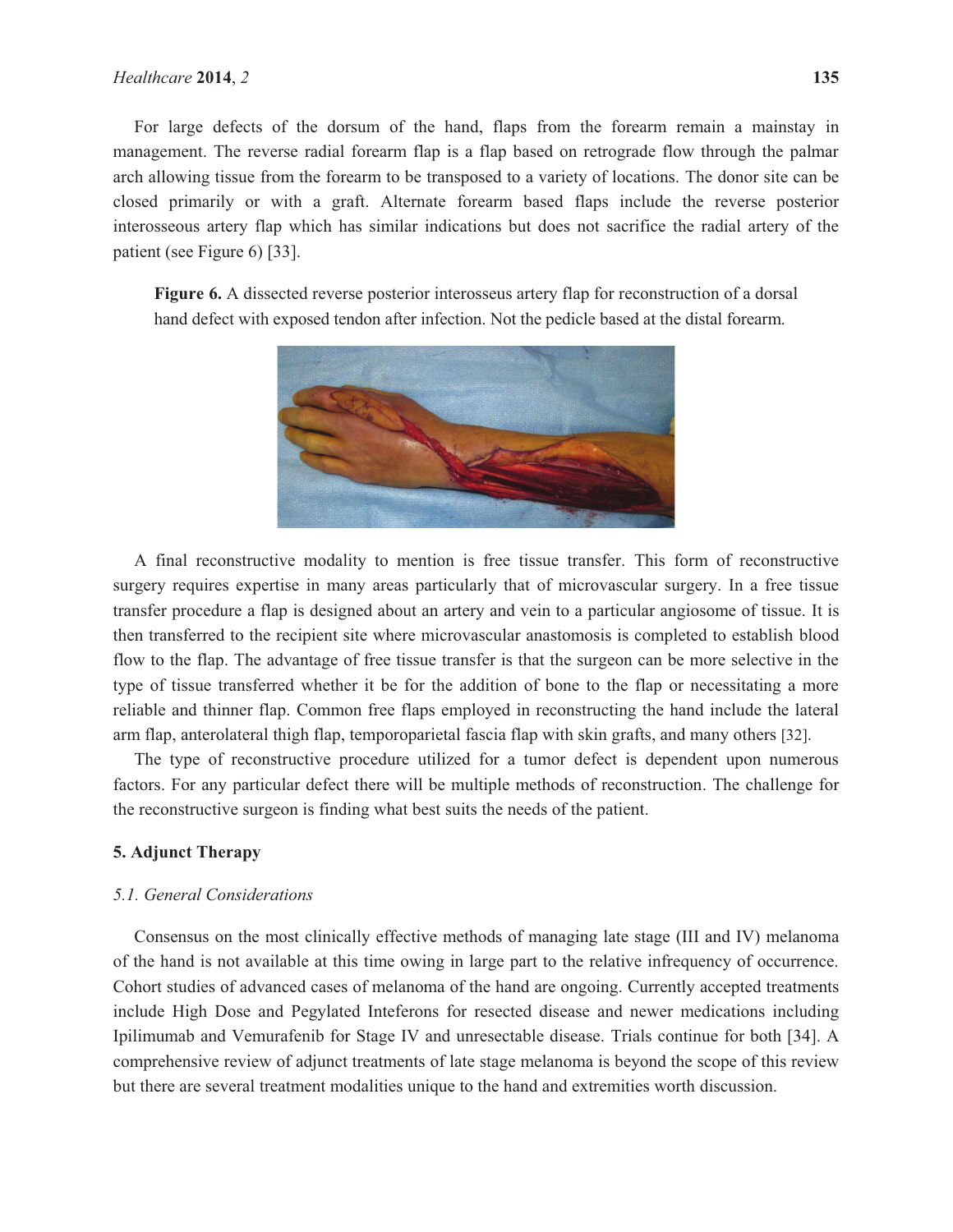#### *5.2. Hyperthermic Isolated Limb Perfusion and Isolated Limb Infusion*

Two techniques of regional chemotherapy have been introduced which have been essentially deemed palliative. These techniques are available only at advanced centers with the capabilities and familiarity with the techniques. Hyperthermic isolated limb perfusion is a complex surgical procedure, which places the extremity on complete vascular bypass, isolated from the remainder of the body. High dose melphalan is infused and warmed to 41 °C. Complications including skin necrosis, neuropathy and compartment syndrome are frequent. Isolated limb perfusion is a less invasive technique requiring percutaneous cannulation of the artery and vein. A higher dose of chemotoxic agents are not able to be achieved nor is there a hyperthermic component due to lack of complete isolation from the systemic circulation. As would be expected, studies have demonstrated improved tolerance but less effectiveness with this technique [35].

# **6. Conclusions**

As evidence suggests, melanoma of the hand is an anatomic, genetically and clinically distinct entity. Management requires cooperation from multiple medical practitioners. Future research efforts will delineate an appropriate set of guidelines for treatment of melanoma of the hand.

#### **Acknowledgments**

The authors would like to thank Michael Lynch, for his contributions.

#### **Author Contributions**

John Brad Turner was primary author of the article including researching references, drafting the paper and submission. Brian Rinker was editor and mentor through the writing process.

# **Conflicts of Interest**

The authors declare no conflict of interest.

#### **References**

- 1. American Cancer Society: Cancer Facts and Figures 2013. Available online: http://www.cancer. org/acs/groups/content/@epidemiologysurveilance/documents/document/acspc-036845/ (accessed on 28 September 2013).
- 2. Mason, M.L. Carcinoma of the hand. *Arch. Surg.* **1929**, *18*, 2107–2158.
- 3. English, C.; Hammert, W.C. Cutaneous malignancies of the upper extremity. *J. Hand Surg. Am.* **2012**, *37*, 367–377.
- 4. Yu, H.L.; Chase, R.A.; Strauch, B. *Atlas of Hand Anatomy and Clinical Implications*; Mosby: St. Louis, MO, USA, 2004.
- 5. Maciburko, S.J.; Townley, W.A.; Hollowood, K.; Giele, H.P. Skin cancers of the hand: Series of 541 malignancies. *Plast. Reconstr. Surg.* **2012**, *129*, 1329–1336.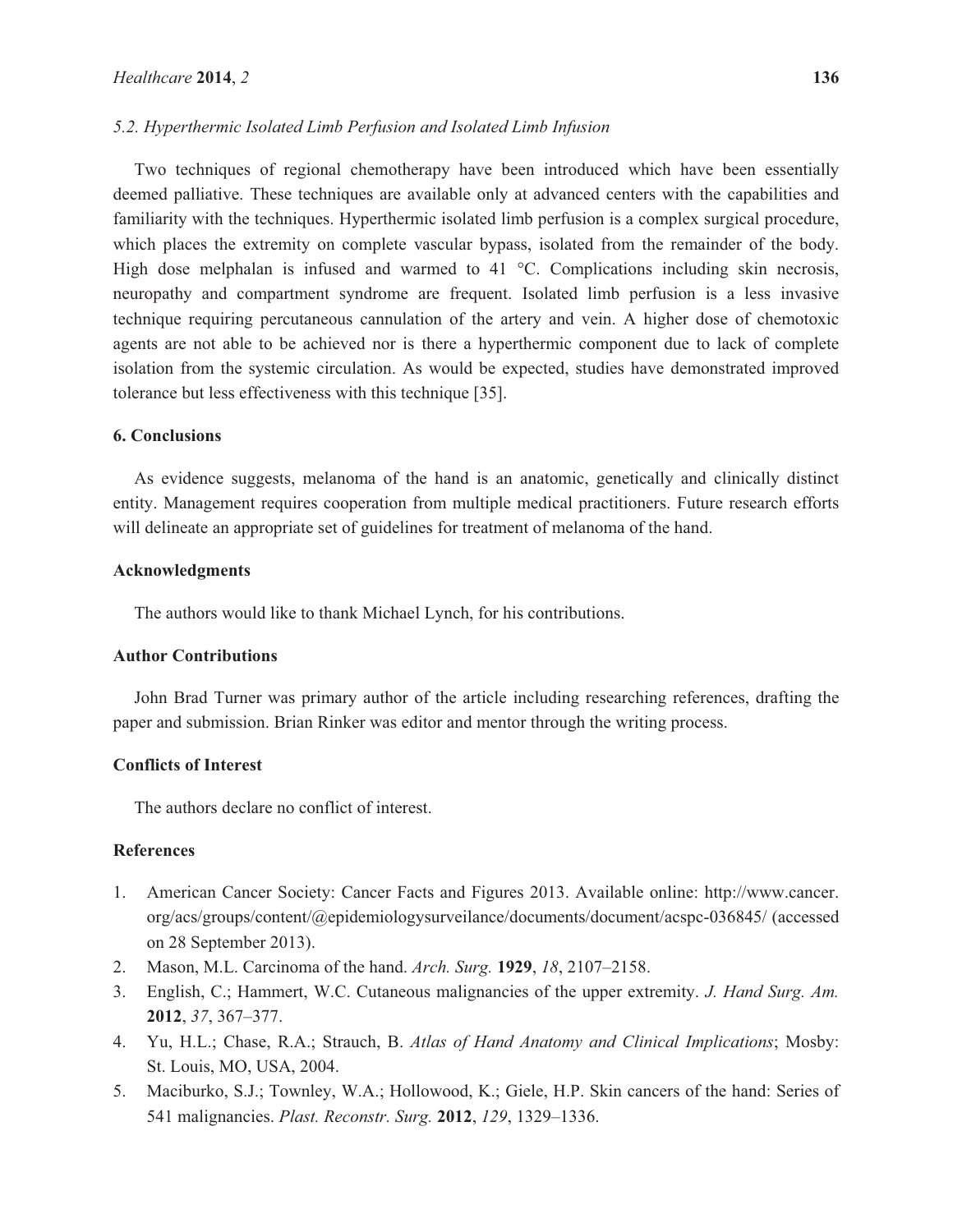- 6. Rex, J.; Paradelo, C.; Mangas, C.; Hilari, J.M.; Fernández-Figueras, M.T.; Ferrándiz, C. Management of primary cutaneous melanoma of the hands and feet: A clinicoprognostic study. *Dermatol. Surg.* **2009**, *35*, 1505–1513.
- 7. Durbec, F.; Martin, L.; Derancourt, C.; Grange, F. Melanoma of the hand and foot: Epidemiological, prognostic and genetic features. A systematic review. *Br. J. Dermatol.* **2012**, *166*, 727–739.
- 8. Neila, J.; Soyer, H. Key points in dermoscopy for diagnosis of melanomas, including difficult to diagnose melanomas, on the trunk and extremities. *J. Dermatol.* **2011**, *38*, 3–9.
- 9. Brehmer, F.; Ulrich, M.; Haenssle, H. Strategies for early recognition of cutaneous melanomapresent and future. *Dermatol. Pract. Concept.* **2012**, *2*, 29–37.
- 10. Breslow, A. Thickness, cross-sectional areas and depth of invasion in the prognosis of cutaneous melanoma. *Ann. Surg.* **1970**, *172*, 902–908.
- 11. Corona, R.; Mele, A.; Amini, M.; de Rosa, G.; Coppola, G.; Piccardi, P.; Fucci, M.; Pasquini, P.; Faraggiana, T. Interobserver variability on the histopathologic diagnosis of cutaneous melanoma and other pigmented skin lesions. *J. Clin. Oncol.* **1996**, *14*, 1218–1223.
- 12. Morton, D.L.; Cochran, A.J.; Thompson, J.F. The rationale for sentinel-node biopsy in primary melanoma. *Nat. Clin. Pract. Oncol.* **2008**, *5*, 510–511.
- 13. Handley, W.S. The pathology of melanotic growths in relation to their operative treatment. *Lancet* **1907**, *i*, 996–1003.
- 14. McKenna, D.B.; Lee, R.J.; Prescott, R.J.; Doherty, V.R. The time from diagnostic excision biopsy to wide local excision for primary cutaneous malignant melanoma may not affect patient survival. *Br. J. Dermatol.* **2002**, *147*, 48–54.
- 15. Ross, M.I.; Balch, C.M. Surgical treatment of primary melanoma. In *Cutaneous Melanoma*, 3rd ed.; Balch, C.M., Houghton, A.N., Sober, A.J., Soong, S., Eds.; Quality Medical Publishing Inc.: St. Louis, MO, USA, 1998; pp. 142–152.
- 16. Clinical Practice Guidelines for the Management of Cutaneous Melanoma in Australia and New Zealand. Available online: http://www.cancer.org.au/content/pdf/HealthProfessionals/Clinical Guidelines/ClinicalPracticeGuidelines-ManagementofMelanoma.pdf (accessed on 28 September 2013).
- 17. Van Everdingen, J.J.; van der Rhee, H.J.; Koning, C.C.; Nieweg, O.E.; Kruit, W.H.; Coebergh, J.W.; Ruiter, D.J. Guideline "Melanoma" (3rd revision). *Ned. Tijdschr. Geneeskd.* **2005**, *149*, 1839–1843.
- 18. Bishop, J.A.; Corrie, P.G.; Evans, J.; Gore, M.E.; Hall, P.N.; Kirkham, N.; Roberts, D.L.; Anstey, A.V.; Barlow, R.J.; Cox, N.H. UK guidelines for the management of cutaneous melanoma. *Br. J. Plast. Surg.* **2002**, *55*, 46–54.
- 19. Namikawa, K.; Yamazaki, N. Sentinel lymph node biopsy guided by indocyanine green fluorescence for cutaneous melanoma. *Eur. J. Dermatol.* **2011**, *21*, 184–190.
- 20. Suver, D.W.; Friedrich, J.B. Sentinel lymph node biopsy for tumors of the hand and wrist. *J. Hand Surg. Am.* **2010**, *35*, 1209–1210.
- 21. Ling, A.; Dawkins, R.; Bailey, M.; Leung, M.; Cleland, H.; Serpell, J.; Kelly, J. Short-termmorbidity associated with sentinel lymph node biopsy in cutaneous malignant melanoma. *Australas. J. Dermatol.* **2010**, *51*, 13–17.